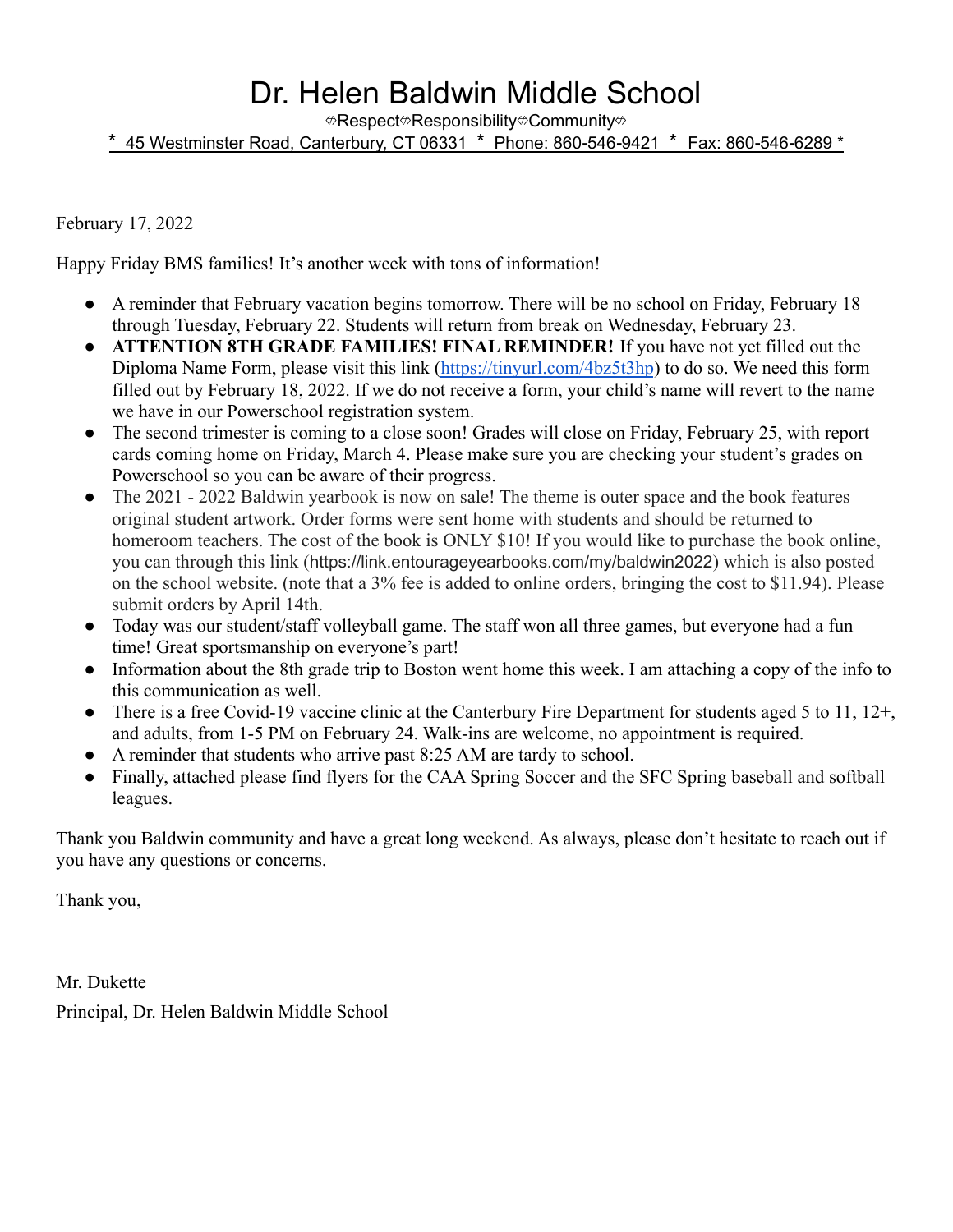### Dr. Helen Baldwin Middle School

⇔Respect⇔Responsibility⇔Community⇔

\* 45 Westminster Road, Canterbury, CT 06331 \* Phone: 860-546-9421 \* Fax: 860-546-6289

#### Day of sightseeing in Boston, Massachusetts on May 25th

#### **Trip Itinerary**

Round Trip transportation in a deluxe charter motor coach from DHBMS.

8AM-9PM

**Boston Duck Tour** 

Guided tour at Fenway Park

Visit to Quincy Market and Faneuil Hall

Dinner at Hard Rock Cafe (included in the price)

Price per student is \$160

#### Price does not include lunch or spending money.

The approximate cost of the trip is \$160 depending on how many students attend. If we fall below a certain number, there is a surcharge added to each person to cover costs. To ensure your child has a reserved spot on this trip a deposit of \$80 is due by February 28th. Full payment is also available at this time. Please send in the reservation form attached with cash or a check (made out to DHBMS) in an envelope labeled with your child's name. There are very limited chaperone spaces for this trip. If you would like to chaperone please send in a *separate* deposit for yourself and we will contact you if you have been chosen.

#### Final payment is due by April 8th.

ADD ON: Strongly recommended for all travelers. Cancel for Any Reason Travel Protection as offered by travelers insured for coverage up to \$200.00 - add \$13.50 per person. The Cancel For Any Reason (CFRA) travel protection plan covers 75% of the non-refundable payments for any cancellation made no later than 48 hours prior to the date of the trip. Cancellations due to a positive Covid-19 test after 48 hours require medical documentation in order to file a claim. Also, CFAR coverage is only available to purchase prior to 90 days before trip departure and payment for premium must be included with the initial deposit.

Full insurance information can be emailed to you upon request.

\* If this a financial hardship for you at this time, please contact

Evelyn Smith, 8th Grade Advisor at Esmith@canterburypublicschools.org or 860-546-9421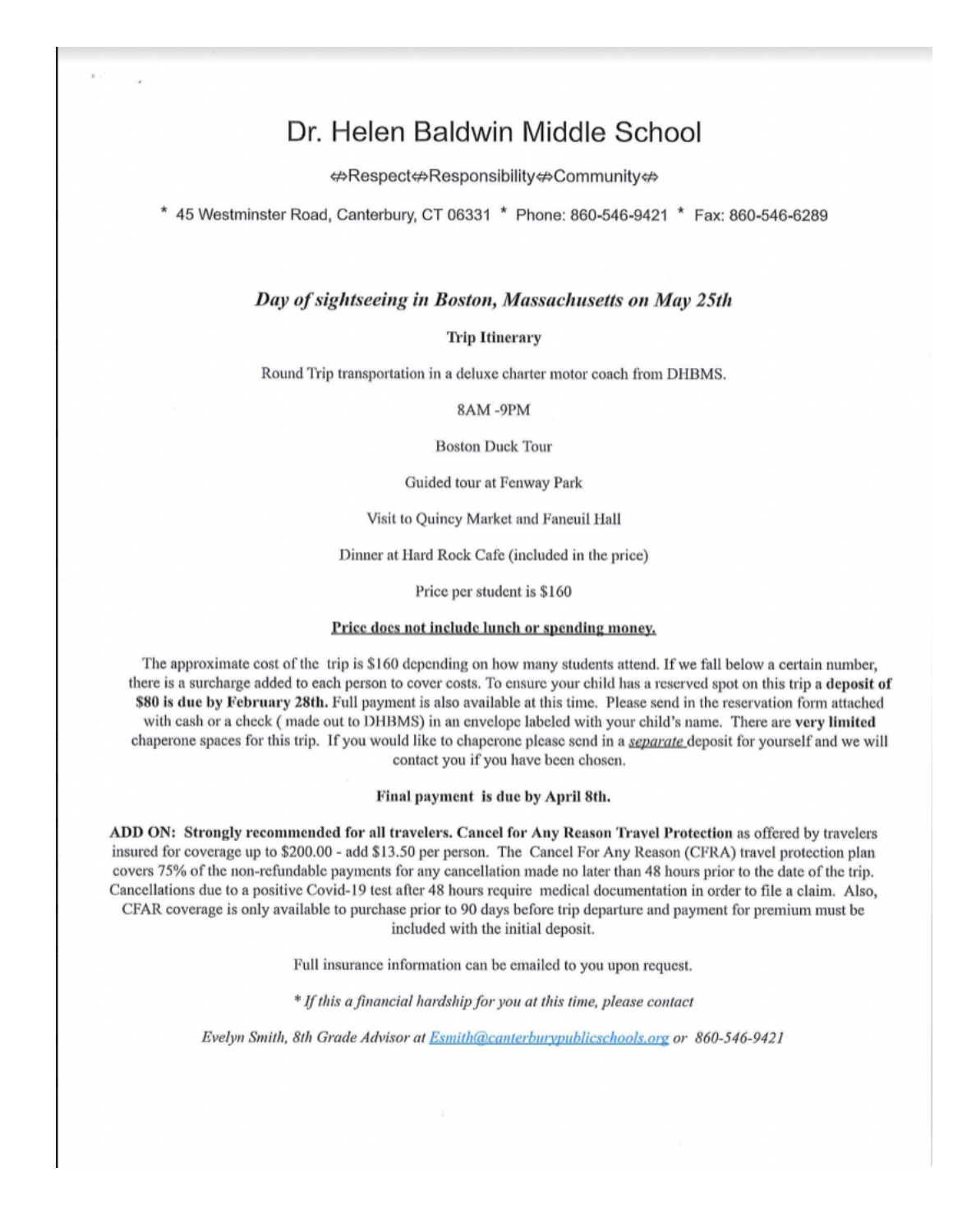# **Boston - Permission Slip**

| Student name                                                                                                                                                                                                                         |                                           |
|--------------------------------------------------------------------------------------------------------------------------------------------------------------------------------------------------------------------------------------|-------------------------------------------|
| I have included a \$80 deposit or \$160 full payment (please circle one). Deposit due by 2/28.                                                                                                                                       |                                           |
|                                                                                                                                                                                                                                      |                                           |
| <u>I, produced and a construction of the construction of the construction of the construction of the construction of the construction of the construction of the construction of the construction of the construction of the con</u> | would like to be considered to chaperone. |
| Parent / Guardian                                                                                                                                                                                                                    |                                           |
| Deposit due in addition to your child's, separate payment please in case you are not chosen.                                                                                                                                         |                                           |
|                                                                                                                                                                                                                                      |                                           |
| Email where I can be reached :                                                                                                                                                                                                       |                                           |
| Or                                                                                                                                                                                                                                   |                                           |
| My child, will NOT be attending the Boston trip.                                                                                                                                                                                     |                                           |
|                                                                                                                                                                                                                                      |                                           |
|                                                                                                                                                                                                                                      | Date <u>Date</u>                          |
|                                                                                                                                                                                                                                      |                                           |
|                                                                                                                                                                                                                                      |                                           |
| <b>CFAR Insurance</b><br>Yes<br>NO<br>or                                                                                                                                                                                             |                                           |
| (circle one)                                                                                                                                                                                                                         |                                           |
| If yes, please add \$13.50 to your deposit                                                                                                                                                                                           |                                           |
|                                                                                                                                                                                                                                      |                                           |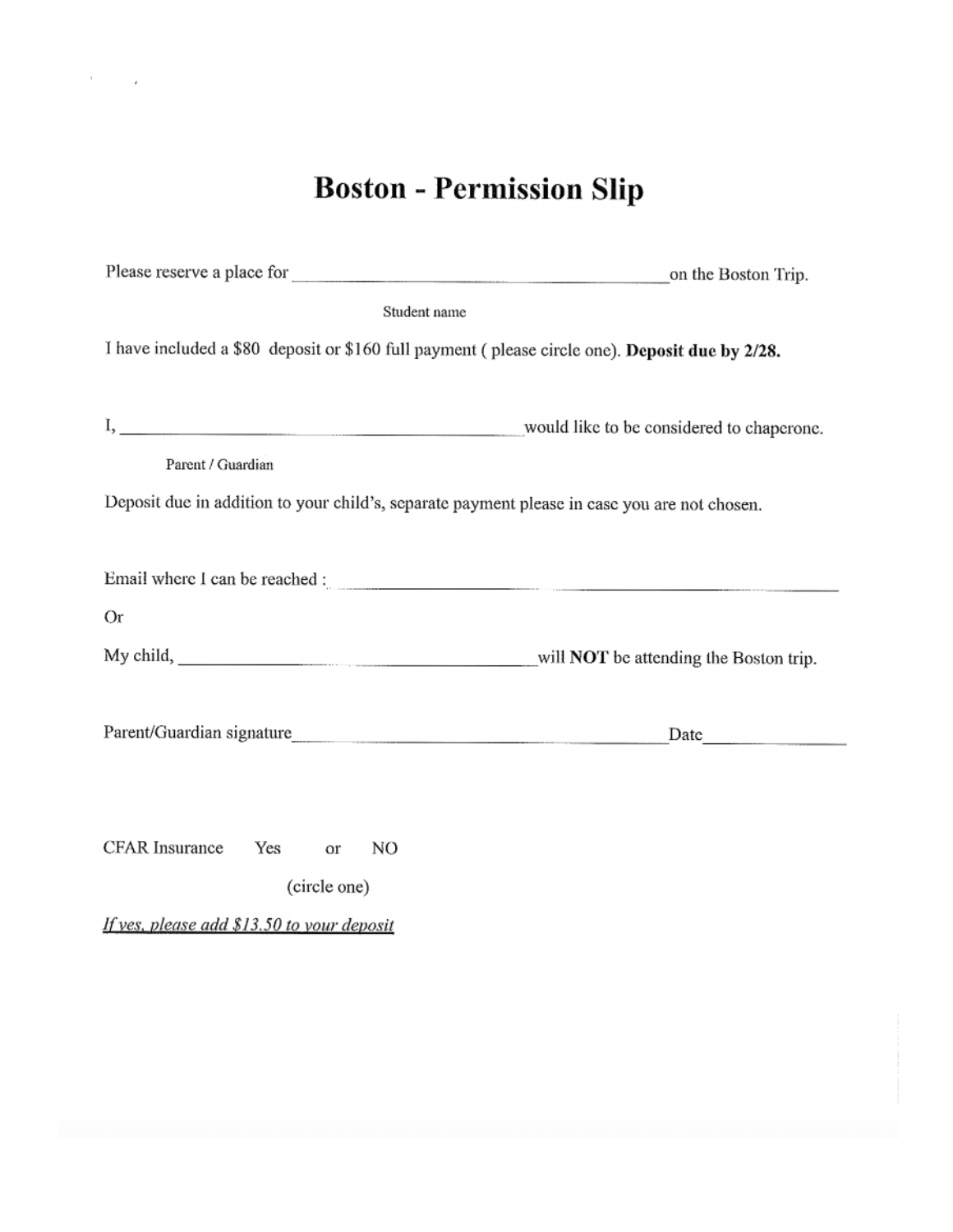

CANTERBURY ATHLETIC ASSOCIATION Spring Soccer registration is open! To register, please visit http://www.canterburyathleticassociation.com/soccer/. Click "NEW

ONLINE REGISTRATION" which will direct you to the login page. If you already have an account with blue sombrero, please click login. If you are new to our program, please register for a new account and add your players. After you have added your players to the program, please be sure to check out. You should receive a confirmation email after registering successfully.

Practice dates, times, and locations are determined by the volunteer coaches. We do not have this information prior to the start of the season. If you are interested in volunteering as a coach or assistant, please indicate on the registration website when you register your player. After registration closes and teams have been formed, you will receive an email from your coach. For questions or concerns, please email infoCAASOCCER@gmail.com or message us on Facebook at https://www.facebook.com/canterburyathleticassociation.

\*\*\* REGISTER NOW!!! REGISTRATION CLOSES MARCH 1, 2022!!!\*\*\*